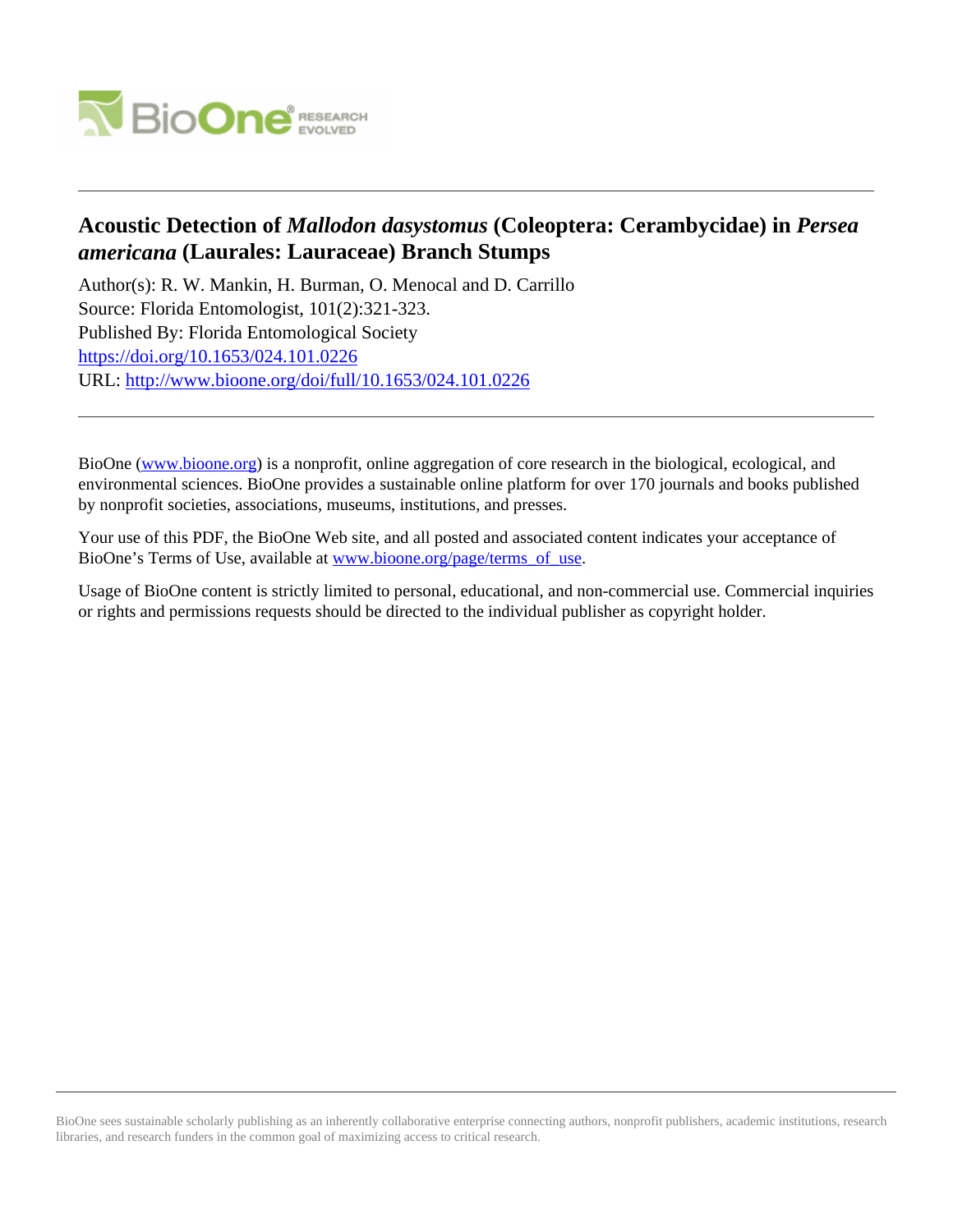# **Acoustic detection of** *Mallodon dasystomus* **(Coleoptera: Cerambycidae) in** *Persea americana* **(Laurales: Lauraceae) branch stumps**

*R. W. Mankin1,\*, H. Burman2 , O. Menocal2 , and D. Carrillo2*

*Mallodon dasystomus* Say (Coleoptera: Cerambycidae: Prioninae) is a hardwood tree pest that is native to the southern United States and Mexico (Linsley 1959; Thomas 1977). Historically, *M. dasystomus* has been reported to attack species of several different orders, including oak, *Quercus* spp. (Fagales: Fagaceae); hickory, *Carya* spp. (Fagales: Juglandacea); willow, *Salix* spp. (Malpighiales: Salicaceae); maple, *Acer* spp. (Sapindales Sapindaceae); sweetgum, *Liquidambar styraciflua* (Saxifragales: Altingiaceae); and sugarberry, *Celtis laevigata* (Rosales: Cannabaceae) (Baker 1972; Solomon 1995; Yanega 1996). Females oviposit near the base of stressed and dying host trees, or near wounds where wood is exposed (Linsley 1959). The larvae feed briefly under the bark and then tunnel through the sapwood and heartwood (Hanks 1999), damaging the integrity of the tree structure.

Recently, *M. dasystomus* has been observed attacking avocado trees, *Persea americana* Miller (Laurales: Lauraceae), in Miami-Dade County, Florida, USA. The infestation begins in lower cut branches or the main trunk, especially in areas with sunscald injury. Larvae bore into the sapwood and heartwood making large tunnels moving downwards to the base of the tree.

Avocado is Florida's third most important fruit crop after citrus, with a farm gate value of \$21.5 million and an economic impact of \$55 million (De Oleo et al. 2014; USDA/ERS 2016). Because the larvae feed hidden inside the stump, and adult attractants have not been commercialized (Paschen et al. 2012), it was of interest to consider the potential use of insect acoustic detection devices to help survey the magnitudes and locations of *M. dasystomus* populations in commercial avocado groves, and to facilitate targeting of management efforts. Two grove owners authorized acoustic inspection of several avocado trees followed by subsequent dissection of the surrounding wood tissue to verify the presence or absence of *M. dasystomus* (target) insects or nontarget organisms. Coauthors DC and OM preselected trees for inspection that had wounds similar to those from which adults or larvae had been recovered previously. Tests were conducted primarily between sunrise (about 7:00 AM) and 11:00 AM to avoid high levels of wind and traffic noise.

The insect acoustic detection device included an AED-2010 amplifier system (Acoustic Emission Consulting [AEC], Sacramento, California, USA) previously used to detect hidden infestations of larvae in trees (Dosunmu et al. 2014; Mankin et al. 2016). A 1.6-mm screw was inserted into solid wood near the wound. The probe of a sensor-preamplifier module (SP1L, AEC, Sacramento, California, USA) was attached to it with a magnet. The sensor output connected to the AED-2010. The system amplified the sensor signals 40 to 60 dB and saved them onto a digital audio recorder (model H2-P2 Tascam, Montebello, California, USA). In addition, signals were monitored with headphones to obtain a subjective assessment of insect presence or absence and avoid interference from background (nontarget) noise.

For this feasibility study, recordings of 50 to 110 s were analyzed from 11 trees. Raven Pro software (Charif et al. 2008) was used to identify noise-free periods containing 2 distinctive types of sound impulses representative of impulses, multiple examples of which are displayed in Figure 1A, that experienced users identified as insect-produced sounds (Mankin et al. 2011). Spectral profiles of the 2 representative impulse types were constructed using custom-written signal analysis software (Mankin et al. 2008b, 2011), 1 as an average spectrum from a 63 s period containing 64 impulses (*dualfpk*), and the second from a 47 s period containing 257 impulses (*highfpk*). The strongest background noise interference was intermittent wind that caused leaf-tapping impulses. To discriminate leaf-tapping from insect sound impulses, a wind profile was constructed from a 27 s period of wind containing 183 impulses. The profiles are displayed in Figure 1B. The spectra of impulses detected in all tree records then were matched against the 3 profiles. Impulses were classified according to the profile to which their spectra had the smallest total mean-square difference and were classified as insect impulses if their spectra matched either of the 2 insect profiles. If the smallest total mean-square difference exceeded a preset threshold, impulses were classified as unspecified noise.

The temporal patterns of insect-classified impulses were analyzed as an additional precaution to reduce misclassification of nontarget signals as insect sounds. Trains containing  $\geq 6$  and < 200 insect impulses separated by < 200 ms were classified as insect sound bursts based on previous studies (Mankin et al. 2008a, b) indicating that insect movement and feeding activity typically produced impulse trains in this range, but background noises usually contained shorter or longer impulse trains. An example of an insect sound burst is shown in the box in Figure 1A.

The rate of insect sound bursts,  $r_{b}$ , in recordings from each tree was used to estimate the likelihood that the tree was infested. The likelihood of infestation was rated high (H) if  $r_{b} \ge 0.06$  s<sup>-1</sup>, medium (M) if  $0.02 s<sup>-1</sup> \le r_b < 0.06 s<sup>-1</sup>$ , and low (L) if  $r_b < 0.02 s<sup>-1</sup>$  (Mankin et al. 2008a). A Wilcoxon 2-sample test was performed using the SAS NPAR1WAY procedure (SAS Institute Inc. 2012) to determine if the distributions of infestation likelihoods predicted from burst rates were significantly different between infested and uninfested trees.

<sup>1</sup> U.S. Department of Agriculture, ARS, Center for Medical, Agricultural, and Veterinary Entomology, Gainesville, Florida 32608, Email: Richard.Mankin@ars.usda.gov (R. W. M.) 2 University of Florida, Tropical Research and Education Center, UF-IFAS, Homestead, Florida 33031, Email: dancar@ufl.edu (D. C.), hburman@ufl.edu (H. B.), omenocal18@ufl.edu (O. M.)

<sup>\*</sup>Corresponding author: Richard.Mankin@ars.usda.gov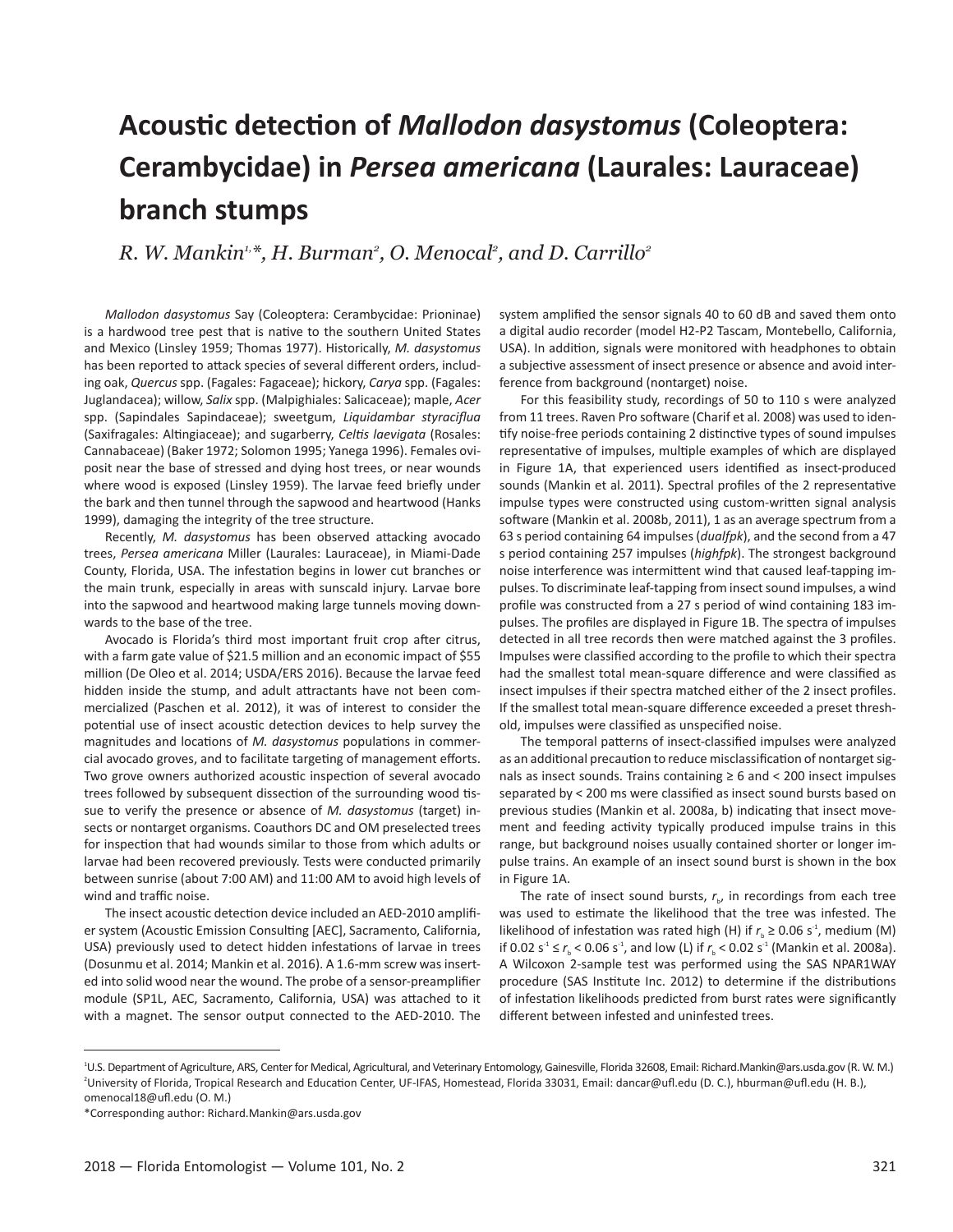

**Fig. 1.** (A) Oscillogram of a 2-s period with multiple impulses of different sizes and 2 different spectral types recorded from a stump where larva was recovered. Dashed box outlines an interval containing 8 impulses that was classified as an insect sound burst. (B) Spectral profiles of: *dualfpk* insect sound impulses, solid line; *highfpk* insect sound impulses, dashed line; wind sound impulses, dotted line. Spectrum level indicates the relative magnitude of signal energy at specified frequency.

The rates of insect sound bursts recorded from different trees are ranked in order from highest to lowest rates in Table 1 along with the predicted infestation likelihood and the numbers of *M. dasystomus* larvae and nontarget sound sources recovered or identified. All of the actual infestations were predicted correctly, but 1 of the 3 recordings with significant wind was a false positive for infestation. A Wilcoxon 2-sample test indicated significant differences in the infestation likelihood predictions from different trees.

Extensive tunneling was found in the branch stumps where larvae were present in these and other trees inspected during the 2017 season. Tunnels that extend into the trunk toward the base of the tree could cause considerable unseen structural damage. The findings of this study suggest that acoustic methods can be useful for surveys of *M. dasystomus* populations and damage, although care must be taken to avoid recording during periods of high background noise.

#### **Summary**

*Mallodon dasystomus* Say (Coleoptera: Cerambycidae: Prioninae) is a pest of hardwood trees in the southern United States that recently began attacking trees in avocado groves in Miami-Dade County, Florida. The larvae feed hidden inside the tree, and adult attractants have not been commercialized; consequently, this species is difficult to find in field environments. It was of interest to consider the potential use of insect acoustic detection devices to help survey the magnitude and locations *M. dasystomus* populations in commercial avocado groves so that the extent of their economic damage could be estimated. An insect acoustic detection system was tested in 2 avocado groves on 11 trees suspected of harboring infestations. Four infested trees were identified and 6 were correctly classified as uninfested. One uninfested tree was classified as infested, possibly due to the occurrence of wind during signal recording. The use of acoustic methods to detect *M. dasystomus* can be of benefit in estimating its economic damage to the Florida avocado industry already facing losses from laurel wilt, caused by *Raffaelea lauricola*, Harrington, Fraedrich, and Aghayeva (Ophiostomataceae), vectored by redbay ambrosia beetle *Xyleborus glabratus* Eichhoff (Coleoptera: Curculionidae) (Ploetz et al. 2017), and *Fusarium* (Hypocreaceae) dieback, vectored by *Euwallacea* nr. *fornicatus* (Coleoptera: Curculionidae) (Carrillo et al. 2016; Kendra et al. 2017).

Key Words: avocado, hardwood stump borer, survey, cryptic infestation

#### **Sumario**

*Mallodon dasystomus* Say es una plaga de árboles de madera dura en el sur de los Estados Unidos que recientemente comenzó a atacar árboles en las plantaciones de aguacate en el condado de Miami-Dade, FL. Las larvas se alimentan de manera oculta dentro del árbol y los atra-

**Table 1.** Number of *Mallodon dasystomus* larvae and other sound sources recovered or observed at different avocado trees, rates of insect sound bursts, and predicted likelihood of tree infestation by *Mallodon dasystomus*.

| Tree | No. larvae | Nontarget sound sources               | (bursts per s) | Likelihood <sup>a</sup> |
|------|------------|---------------------------------------|----------------|-------------------------|
|      |            |                                       | 0.140          | н                       |
| 8    |            |                                       | 0.069          | н                       |
| 2    |            |                                       | 0.043          | M                       |
| 11   |            | lizard                                | 0.038          | M                       |
| 5    |            | wind                                  | 0.118          | н                       |
| 6    |            | wind                                  | 0.015          |                         |
| 3    |            | 1 click beetle, 1 roach, 1 Scarabaeid |                |                         |
| 4    |            | 1 spider                              |                |                         |
| 9    |            |                                       |                |                         |
|      |            |                                       |                |                         |
| 10   |            | wind                                  |                |                         |

a Wilcoxon 2-sample test comparing infestation likelihood values for infested and uninfested trees, sum of scores = 35, *P* = 0.0284.